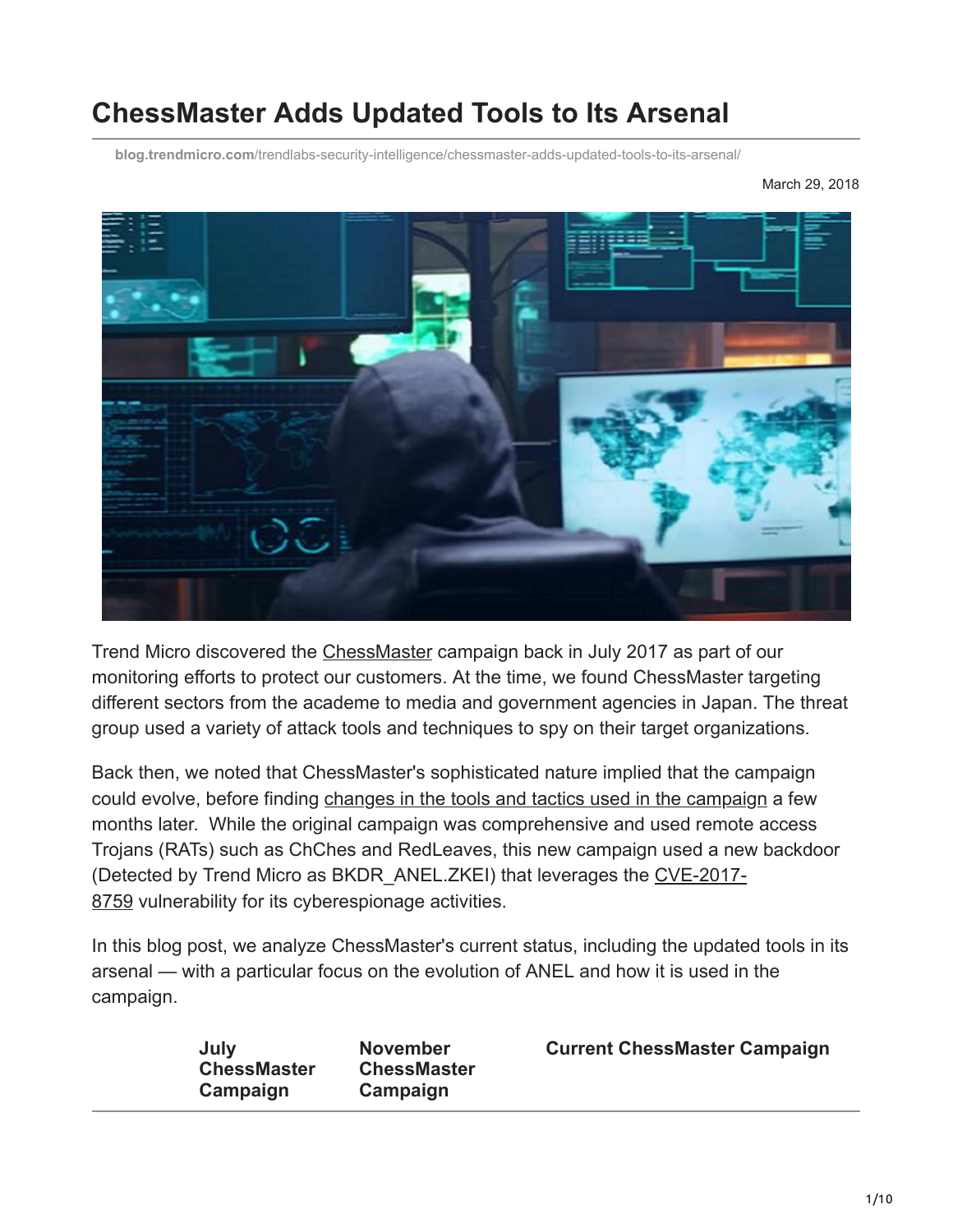| Point of<br>Entry              | • Spear-<br>phishing<br>emails<br>containing<br>decoy<br>documents<br><b>Malicious</b><br>shortcut<br>(LNK) files<br>and<br>PowerShell<br>$\bullet$ Self-<br>extracting<br>archive<br>(SFX)<br>Runtime<br>$\bullet$<br>packers | Spear-<br>phishing<br>emails<br>containing<br>decoy<br>documents<br>exploiting<br>CVE-2017-<br>8759 | Spear-phishing emails<br>containing decoy documents<br>exploiting CVE-2017-11882,<br><b>DDEAUTO, Microsoft Office</b><br><b>Frameset and Link auto</b><br>update |
|--------------------------------|--------------------------------------------------------------------------------------------------------------------------------------------------------------------------------------------------------------------------------|-----------------------------------------------------------------------------------------------------|------------------------------------------------------------------------------------------------------------------------------------------------------------------|
| <b>Notable</b><br><b>Tools</b> | • Hacking<br><b>Tools</b><br>Second-<br>stage<br>payloads                                                                                                                                                                      | • Koadic<br><b>Hacking Tools</b><br>• Second-stage<br>payloads                                      | • Koadic<br>• Hacking Tools<br>• Second-stage payloads                                                                                                           |
| <b>Backdoor</b>                | <b>ChChes</b>                                                                                                                                                                                                                  | <b>ANEL</b>                                                                                         | <b>ANEL</b>                                                                                                                                                      |

## **Technical Analysis**

**[Figure 1. Infection Chain for the current ChessMaster campaign](https://blog.trendmicro.com/content/dam/trendmicro/global/en/migrated/security-intelligence-migration-spreadsheet/trendlabs-security-intelligence/2018/03/ChessMaster0.jpg)** 

Figure 1. Infection Chain for the current ChessMaster campaign

ChessMaster's current iteration starts off with the familiar phishing attacks seen in the earlier campaigns that involved the use of an email with an attached malicious document using the doc, docx, rtf, csv and msg formats. The email title and attached file name were written in Japanese and contain general business, political, and economy-themed phrases such as

- 世界経済(World economy)
- 経済政策(economic policy)
- 予算概算要求(budget estimation request)
- 日米対話(Japan-US dialogue)
- 安倍再任(re-appointment of Prime Minister Abe)
- 連絡網(contact network)
- 職員採用案(staff recruitment plan)
- 会議(meeting)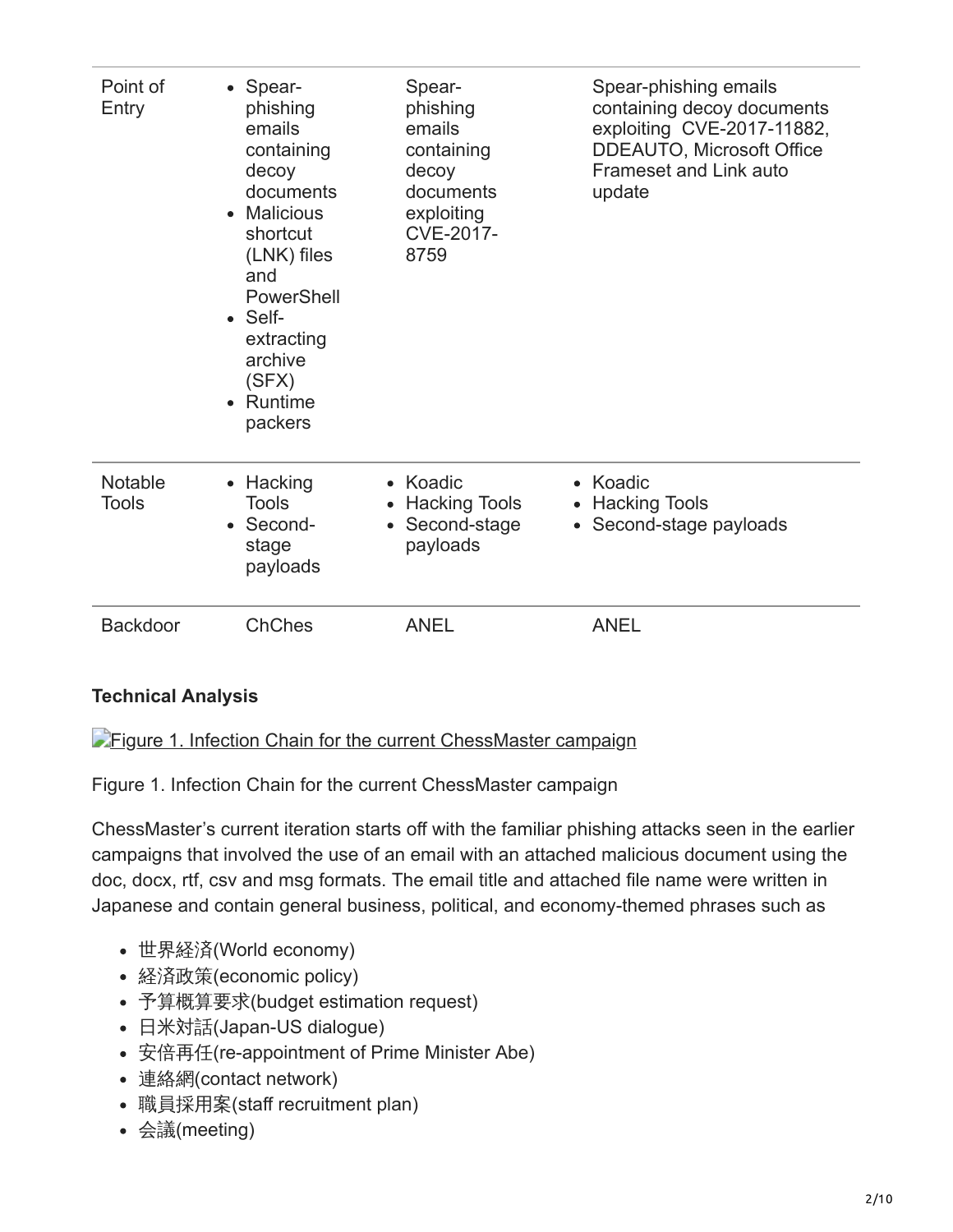However, there is a change in the exploit document. When we tracked ChessMaster back in November, we noted that it exploited the SOAP WSDL parser vulnerability [CVE-2017-8759](https://blog.trendmicro.com/trendlabs-security-intelligence/microsoft-office-zero-day-vulnerability-addressed-september-patch-tuesday/) (patched in September 2017) within the Microsoft .NET framework to download additional malware. While ChessMaster still uses the previous exploit, it also added more methods to its arsenal: one exploits another vulnerability, [CVE-2017-11882](https://www.trendmicro.com/vinfo/us/security/news/vulnerabilities-and-exploits/17-year-old-ms-office-flaw-cve-2017-11882-actively-exploited-in-the-wild) (patched in November 2017), which was also exploited [to deliver illegal versions of the Loki infostealer](https://blog.trendmicro.com/trendlabs-security-intelligence/cve-2017-11882-exploited-deliver-cracked-version-loki-infostealer/).

[Figure 2. Exploitation of CVE-2017-11882](https://blog.trendmicro.com/content/dam/trendmicro/global/en/migrated/security-intelligence-migration-spreadsheet/trendlabs-security-intelligence/2018/03/ChessMaster1.png)

Figure 2. Exploitation of CVE-2017-11882

It also abuses three legitimate MS Office functions:

| <b>Function</b>                                        | <b>Purpose</b>                                                                                                | <b>Affected MS Office</b><br>Formats we found in<br>the wild |
|--------------------------------------------------------|---------------------------------------------------------------------------------------------------------------|--------------------------------------------------------------|
| <b>Automatic Dynamic</b><br>Data Exchange<br>(DDEAUTO) | A legitimate Microsoft Office function used<br>in an Office file to retrieve data from<br>another Office file | $\bullet$ .doc<br>$\cdot$ .rtf<br>$\cdot$ .msg               |
| <b>Link Auto Update</b>                                | An Office function used for automatic and<br>user-free updates for embedded links<br>upon opening.            | .csv                                                         |
| <b>Microsoft Word's</b><br>"Frames/Frameset"           | A feature that allows HTML or Text pages<br>to be loaded in a frame within Microsoft<br>Word.                 | .docx                                                        |

**[Figure 2. Exploitation of DDEAUTO](https://blog.trendmicro.com/content/dam/trendmicro/global/en/migrated/security-intelligence-migration-spreadsheet/trendlabs-security-intelligence/2018/03/ChessMaster2.png)** 

Figure 3. Exploitation of DDEAUTO

**[Figure 3. Abusing Microsoft Word's](https://blog.trendmicro.com/content/dam/trendmicro/global/en/migrated/security-intelligence-migration-spreadsheet/trendlabs-security-intelligence/2018/03/ChessMaster3.png)** 

Figure 4. Abusing Microsoft Word's "Frames/Frameset"

**[Figure 4. Exploitation of Link Auto Update](https://blog.trendmicro.com/content/dam/trendmicro/global/en/migrated/security-intelligence-migration-spreadsheet/trendlabs-security-intelligence/2018/03/ChessMaster4.png)** 

Figure 5. Exploitation of Link Auto Update

ChessMaster can utilize any of these methods to download the next malware in the chain, the open source post-exploitation tool known as "Koadic," which the previous campaign also used. This tool is responsible for stealing information — specifically the environment information — within the target system. Koadic executes the following command:

%comspec% /q /c <cmd> 1> <Output> 2>&1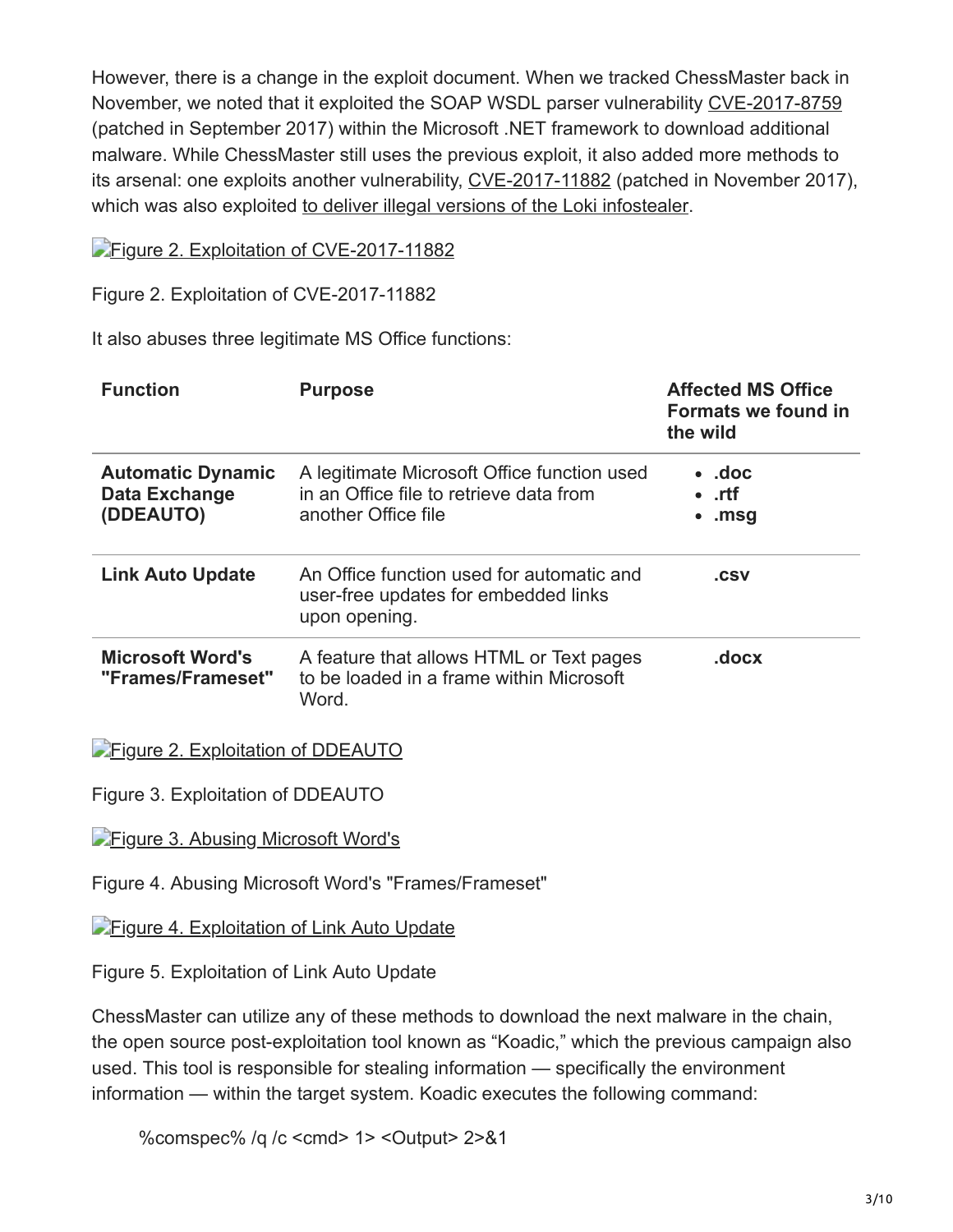The commands and output of Koadic will change according to the ANEL version used in the attack. The table below lists examples of the commands and outputs for ANEL versions 5.1.1 rc and 5.1.2 rc1. Note that if ANEL 5.1.2 rc1 was downloaded, the attacker would use HTTPS to avoid the downloaded data being captured as clear text.

**[Figure 5. Koadic commands and output when ANEL 5.1.1 rc is used](https://blog.trendmicro.com/trendlabs-security-intelligence/files/2018/03/ChessMaster15-1.jpg)** 

Figure 6. Koadic commands and output when ANEL 5.1.1 rc is used

**[Figure 6. Koadic commands and output when ANEL 5.1.1 rc1 is used](https://blog.trendmicro.com/trendlabs-security-intelligence/files/2018/03/ChessMaster16-1.jpg)** 

Figure 7. Koadic commands and output when ANEL 5.1.2 rc1 is used

The table below lists all of Koadic's functions:

| {Variable}.user            | User-related functions              |
|----------------------------|-------------------------------------|
| {Variable}.user.isElevated | <b>Check Privilege</b>              |
| {Variable}.user.OS         | <b>Get OS Version</b>               |
| {Variable}.user.DC         | <b>Get DCName from Registry</b>     |
| {Variable}.user.Arch       | <b>Get Architecture</b>             |
| {Variable}.user.info       | <b>Get User Information</b>         |
| {Variable}.work            | <b>Main Routine functions</b>       |
| {Variable}.work.report     | Reports to server                   |
| {Variable}.work.error      | Returns error                       |
|                            |                                     |
| {Variable}.work.make url   | Alters/Modifies URL (C&C)           |
| {Variable}.work.get        | Get the return of POST Header       |
| {Variable}.work.fork       | Creates rundll32.exe process        |
| {Variable}.http            | <b>HTTP Connection functions</b>    |
| {Variable}.http.create     | <b>Creates initial HTTP objects</b> |
| {Variable}.http.post       | <b>POST</b> header                  |
| {Variable}.http.addHeaders | <b>Adds HTTP Headers</b>            |
| {Variable}.http.get        | <b>GET Header</b>                   |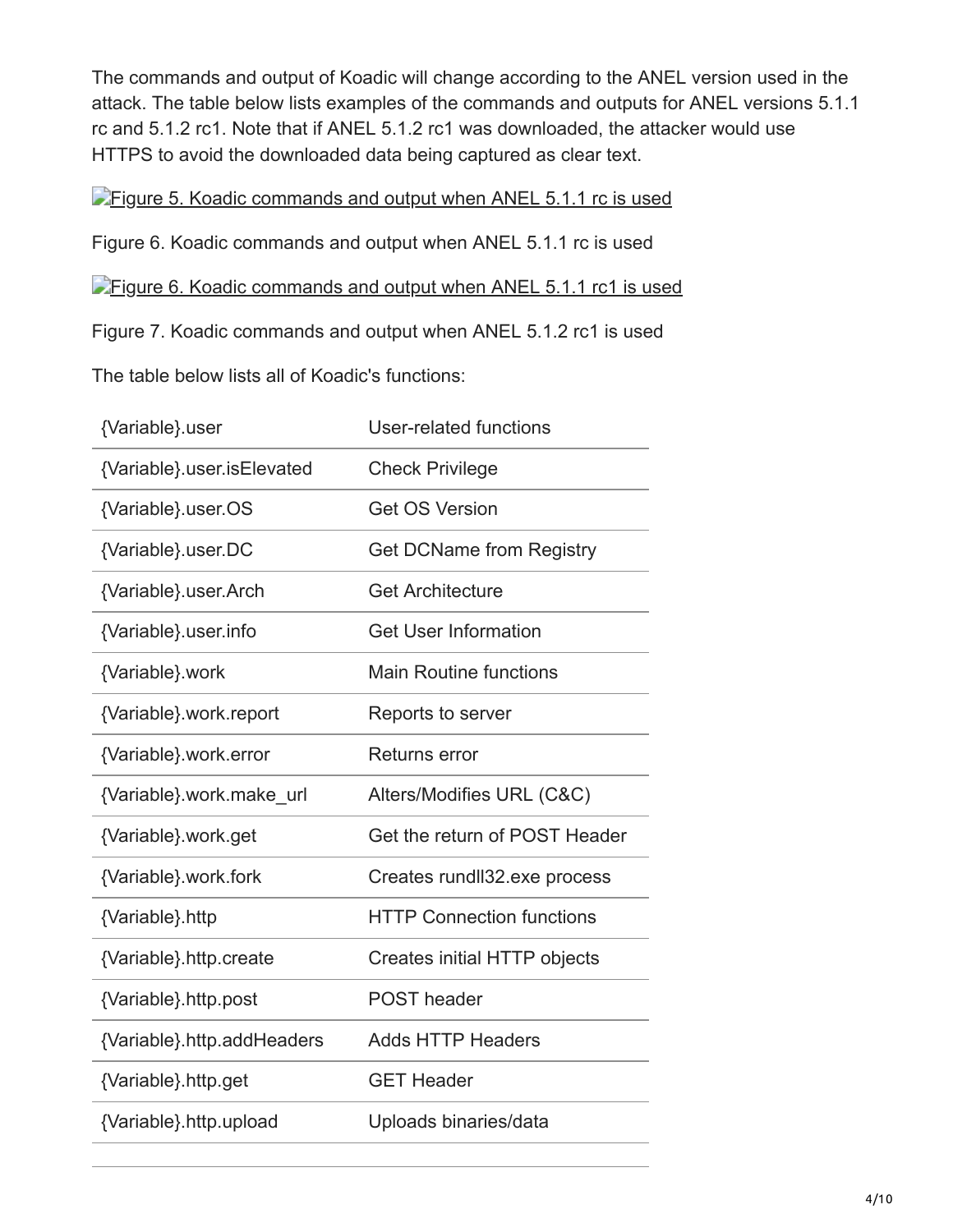| {Variable}.http.bin2str       | String manipulation                     |
|-------------------------------|-----------------------------------------|
| {Variable}.http.downloadEx    | Downloads response                      |
| {Variable}.http.download      | Additional download function            |
| {Variable}.process            | Process-related functions               |
| {Variable}.process.currentPID | <b>Get Current Process ID</b>           |
| {Variable}.process.list       | <b>Enumerates Process</b>               |
| {Variable}.process.kill       | <b>Terminates Process</b>               |
| {Variable}.registry           | Registry-related functions              |
| {Variable}.registry.HKCR      | Set HKEY_CLASSES_ROOT                   |
| {Variable}.registry.HKCU      | Set HKEY CURRENT USER                   |
| {Variable}.registry.HKLM      | Set HKEY LOCAL_MACHINE                  |
| {Variable}.registry.STRING    | <b>Set String Value</b>                 |
| {Variable}.registry.BINARY    | <b>Set Binary Value</b>                 |
| {Variable}.registry.DWORD     | <b>Set DWORD Value</b>                  |
| {Variable}.registry.QWORD     | <b>Set QWORD Value</b>                  |
| {Variable}.registry.write     | <b>Write/Add Registry</b>               |
| {Variable}.registry.provider  | <b>Create Registry Handle</b>           |
| {Variable}.registry.destroy   | Deletes Registry Key                    |
| {Variable}.registry.read      | <b>Get/Read Registry Entries</b>        |
| {Variable}.WMI                | <b>WMI-related functions</b>            |
| {Variable}.WMI.createProcess  | Creates specified process               |
| {Variable}.shell              | <b>File/Process Execution functions</b> |
| {Variable}.shell.run          | Run commands                            |
| {Variable}.shell.exec         | Executes process                        |
| {Variable} file               | <b>File-related functions</b>           |
| {Variable}.file.getPath       | Get specified file path                 |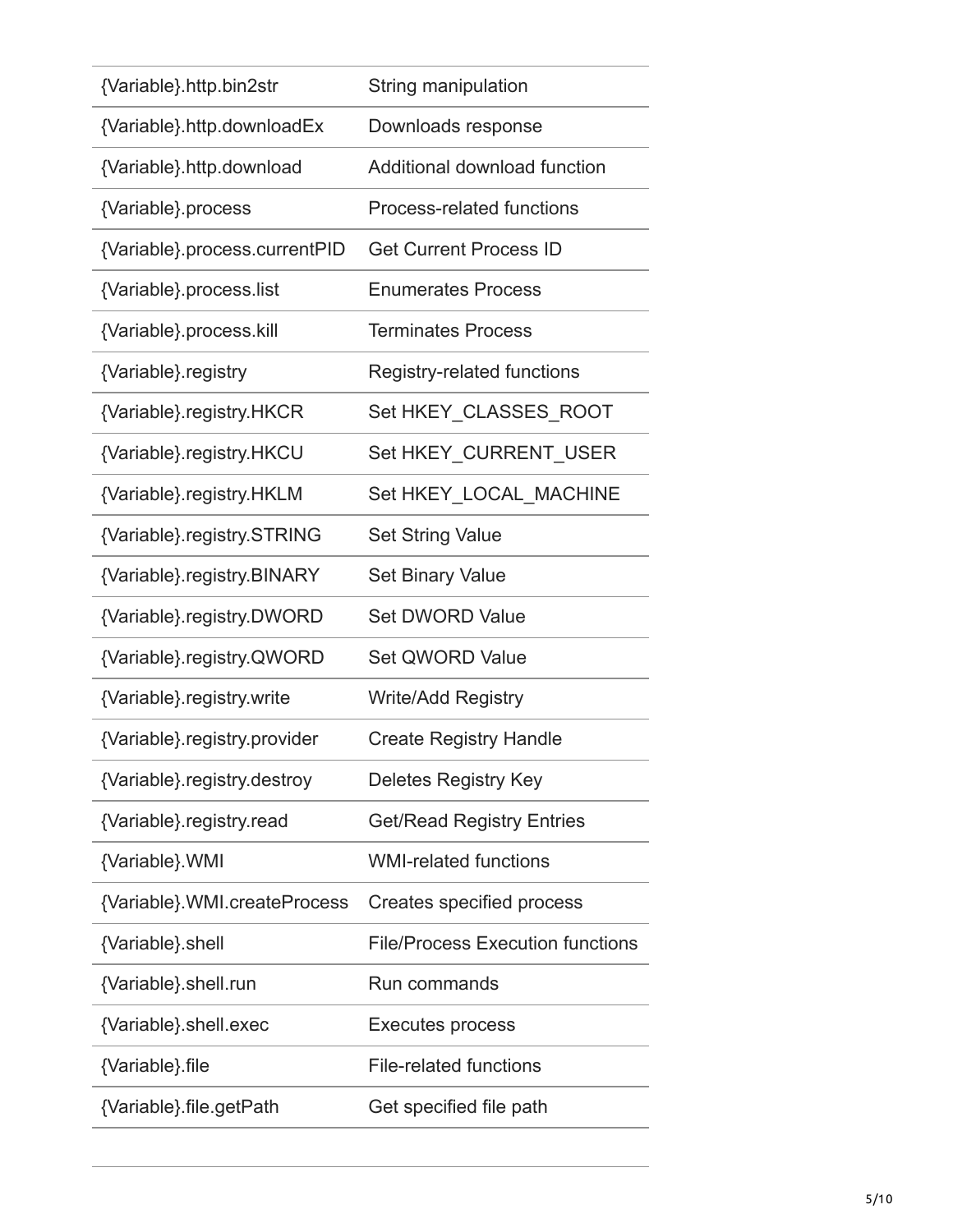| {Variable}.file.readText       | Reads specified text file     |
|--------------------------------|-------------------------------|
| {Variable}.file.get32BitFolder | Get System Folder (32/64-bit) |
| {Variable} file writol         | Writes on specified file      |
| {Variable}.file.deleteFile     | Deletes specified file        |
| {Variable}.file.readBinary     | Reads specified binary file.  |

D

Figure 8. Command added when the Koadic RAT is downloaded (use of {Variable}.shell.exec command)

If Koadic finds that the system is conducive to the attacker's interests, it downloads a base64-encrypted version of the ANEL malware from the Command-and-Control (C&C) server and executes it. Encrypted ANEL is decrypted using the "certutil -docode" command. When ANEL executes, a decrypted DLL file with the filename "lena http dll.dll" is expanded in memory. This file contains one export function — either "crt\_main" or "lena\_main"

D

Figure 9. Base64 encoded ANEL downloaded by Koadic

ANEL will send the infected environment's information to the C&C server. When sending the information, ANEL encrypts the data using blowfish, XOR, and Base64-based encryption methods. The format ANEL uses to send data is similar to ChChes, but ANEL's encryption method is easier to use.

D

Figure 10. Encryption key using blowfish

We initially discovered the malware known as ANEL back in September 2017. At that time, ChessMaster was using ANEL as a backdoor into the target system then injects code into svchost.exe, which then decrypts and activates the embedded backdoor. This initial version of ANEL had a hardcoded version labeled "5.0.0 beta1" that contained incomplete code. We noted that this might signify the release of a future variant. Instead of just one new variant, we discovered four different versions of ANEL:

- 5.0.0 beta1
- $5.1.1$  rc
- 5.1.2 rc1
- $-5.2.0$  rev1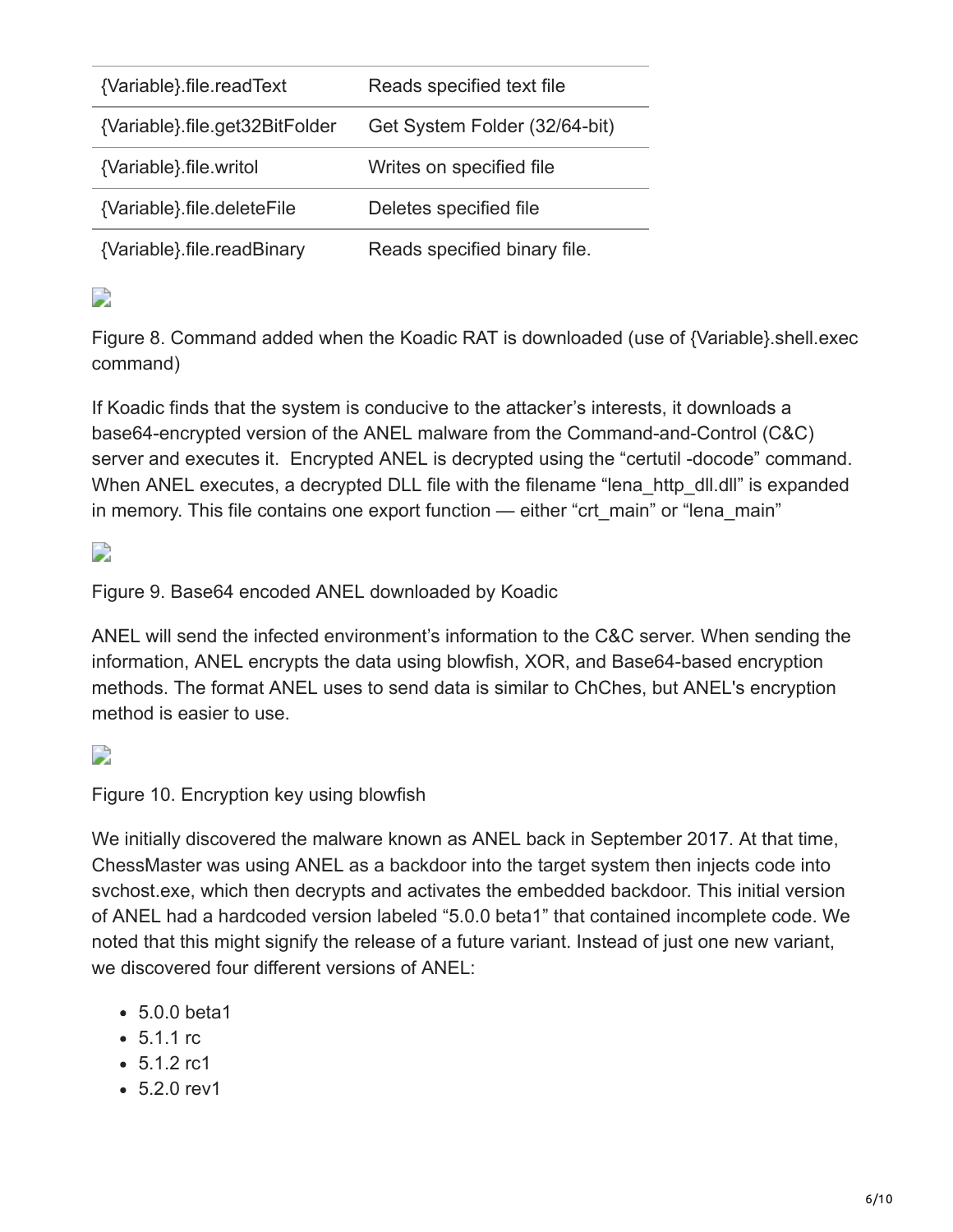The different versions contain changes in the ANEL loader and the main ANEL DLL. The figure below shows a summary of the changes between each version:

**[Figure 10. Summary of the changes between each version of ANEL](https://blog.trendmicro.com/trendlabs-security-intelligence/files/2018/03/ChessMaster17-1.jpg)** 

Figure 11. Summary of the changes between each version of ANEL

Differences with regards to Backdoor commands:

| CMD ID             | 5.0.0 beta1/5.1.1 rc/5.1.2 rc1 5.2.0 rev1 |                  |
|--------------------|-------------------------------------------|------------------|
| 0x97A168D9697D40DD | Save File                                 |                  |
| 0x7CF812296CCC68D5 | Upload File                               |                  |
| 0x652CB1CEFF1C0A00 | NA.                                       | Load New PE file |
| 0x27595F1F74B55278 | Save File and Execute                     |                  |
| If no match above  | <b>Execute Command or File</b>            |                  |

The differences shown in the table above are subtle but present. For example, the initial ANEL version, "5.0.0 beta1," uses a different C&C server compared to the other versions. Once ANEL evolved to "5.1.1 rc," it changed its file type to an executable, while also changing the C&C server. The third version we found (5.1.2 rc1) reverts to a DLL file type but retains the C&C server. The fourth version of ANEL (5.2.0 rev1) changes both the export function in the expanded main ANEL DLL and uses a different C&C server. Overall, we can see subtle changes, which indicate that the threat actors behind ANEL are making incremental improvements to the malware to refine it.

 $\overline{\phantom{a}}$ 

Figure 12. Backdoor function differences between ANEL 5.0.0 beta1/5.1.1 rc/5.1.2 rc1 (left) and ANEL 5.2.0 rev1 (right)

Once ANEL enters the user's system, it will download various tools that could be used for malicious purposes, including password retrieval tools as well as malicious mail services and accessibility tools that will allow it to gather information about the system. These include Getpass.exe and Mail.exe, which are password and information stealers. It also downloads the following:

- Accevent.exe <-> Microsoft Accessible Event Watcher 7.2.0.0
- event.dll <-> the loader of ssssss.ddd, (Detected as TROJ\_ANELLDR)
- ssssss.ddd (lena\_http.bin) <-> encrypted BKDR\_ANEL (Detected as BKDR\_ANELENC)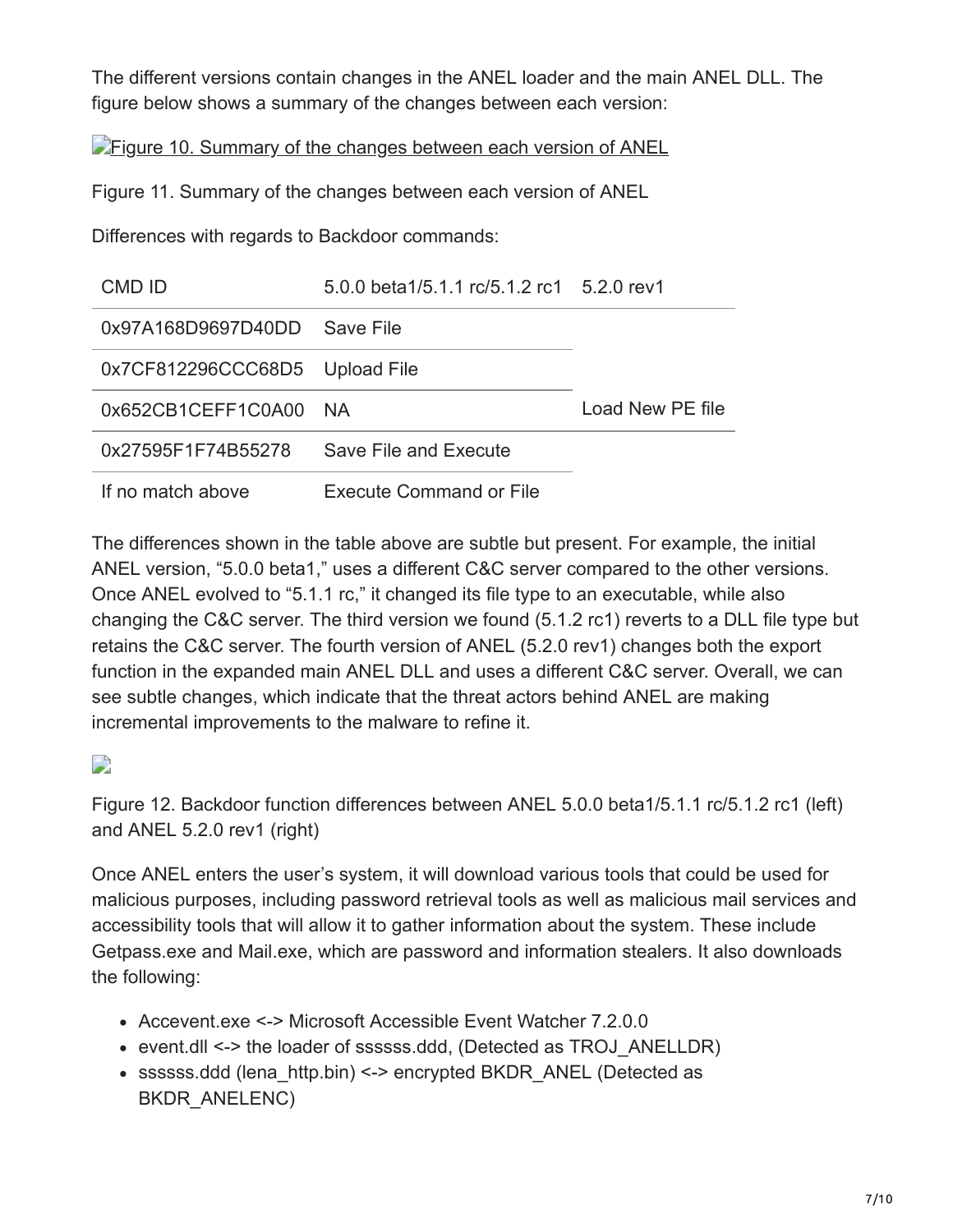These three files work together using a common technique call DLL Side-Loading or DLL Hijacking. In this scenario, accevent.exe is the primary executable, which is usually legitimate.

After the execution of *accevent.exe,* it loads *event.dll*, which will be placed in the same folder (so it takes loading priority), after which *event.dll* decrypts and loads the encrypted backdoor *ssssss.ddd*, which is BKDR\_ANEL. When we analyzed ANEL 5.1.1 rc, encrypted ANEL 5.1.2 rc1 was downloaded and executed.

### **Short-term mitigation**

When the user opens the document DDEAUTO or Link Auto Update, Office will display a message. If the user clicks on the "No" button, malicious activity will not initiate.

 $\overline{\phantom{a}}$ 

Figure 13: Popup message when users open the document that abuses DDEAUTO

**[Figure 13. Popup message when the user opens the document that abuses Link Auto](https://blog.trendmicro.com/content/dam/trendmicro/global/en/migrated/security-intelligence-migration-spreadsheet/trendlabs-security-intelligence/2018/03/ChessMaster13-1.jpg)** Update

Figure 14. Popup message when the user opens the document that abuses Link Auto Update

Koadic sends its own JavaScript code as plain text. The suspect communication allows us to detect the traffic.

D

Figure 15. Koadic's communication traffic

#### **Medium- to long-term mitigation**

At first glance, it seems ChessMaster's evolution over the past few months involves subtle changes. However, the constant addition and changing of features and attack vectors indicate that the attackers behind the campaign are unlikely to stop and are constantly looking to evolve their tools and tactics.

Organizations can implement various techniques and best practices to defend against targeted attacks, such as regular patching to prevent vulnerability exploitation and using tools that provide protection across different network levels. Solutions that feature behavior monitoring, [application control](https://blog.trendmicro.com/en_us/business/products/user-protection/sps/endpoint.html), email gateway monitoring, and intrusion/detection systems can help with this.

Given how cybercriminal tools, tactics and procedures are evolving, organizations will have to go beyond their typical day-to-day security requirements and find a way to preempt attacks. Thus, there is a pressing need to detect and address threats via a proactive incident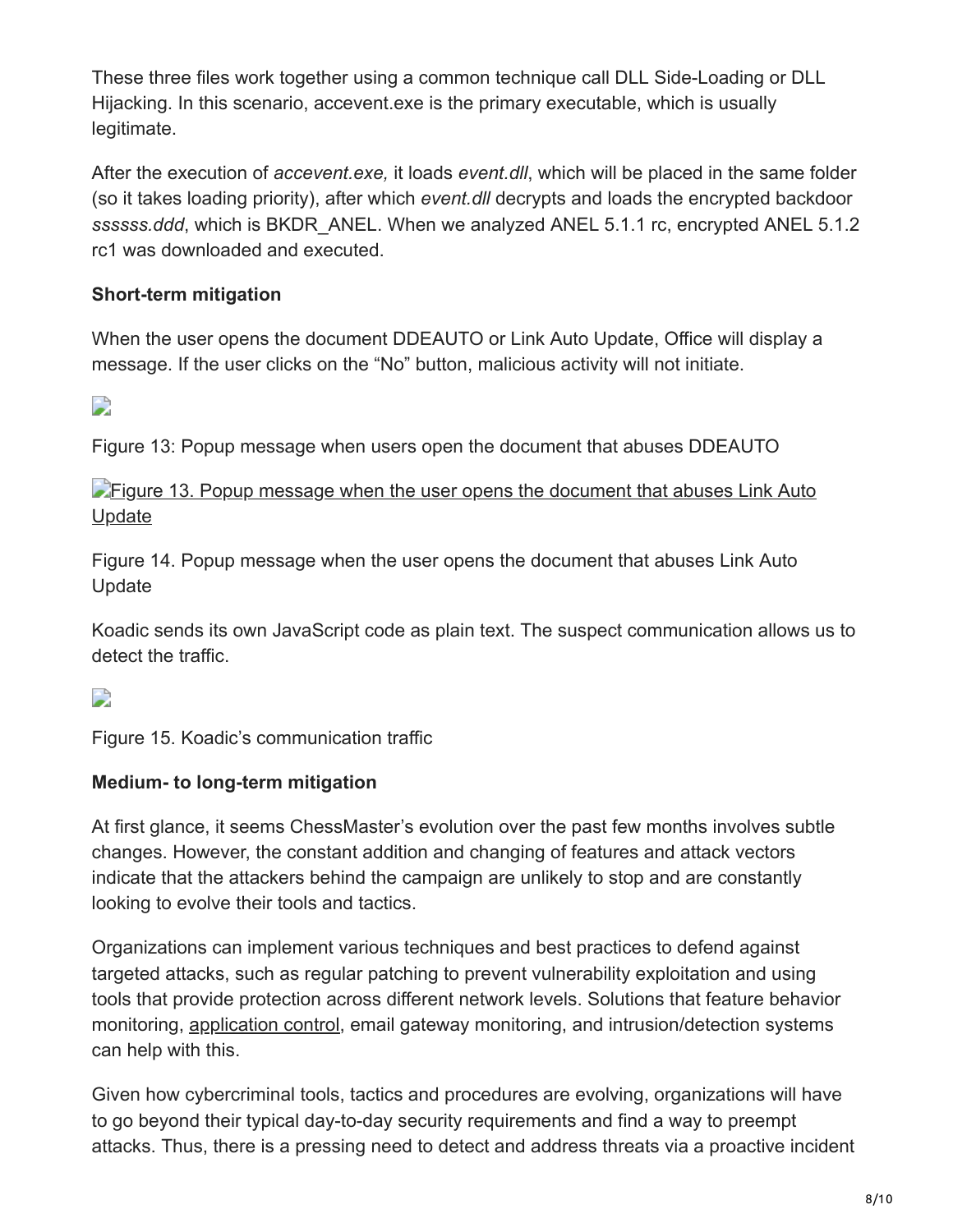response strategy. Essentially, this involves creating a remediation plan for effectively combating the threat and using round-the-clock intrusion detection and threat analysis to prevent attacks from entering the system. A proactive strategy can be much more effective for targeted attacks, as these kinds of attacks are often designed to be elusive and difficult to detect, thus the need to scope them out. A comprehensive security strategy that involves proactive incident response will need the input of both decision makers and tech-savvy personnel, as they will need to be on the same page for it to be effective.

In addition to implementing both mitigation techniques and proactive strategies, [organizations can also strengthen their security by employing solutions such Trend Micro™](https://blog.trendmicro.com/en_us/business/products/hybrid-cloud/deep-security.html) Deep Security™ and TippingPoint, which protects endpoints from threats that abuse vulnerabilities.

In addition, comprehensive security solutions can be used to protect organizations from [attacks. These include Trend Micro endpoint solutions such as Trend Micro™ Smart](https://blog.trendmicro.com/en_us/business/products/user-protection/sps.html) Protection Suites and [Worry-Free™ Business Security](https://blog.trendmicro.com/en_us/small-business/worry-free.html), which can protect users and businesses from these threats by detecting malicious files, well as blocking all related malicious URLs. [Trend Micro Deep Discovery™](https://blog.trendmicro.com/en_us/business/products/network/advanced-threat-protection/deep-discovery-threat-intelligence-network-analytics.html) can protect enterprises by detecting malicious attachment and URLs.

Trend Micro OfficeScan™ with XGen™ endpoint security infuses high-fidelity machine learning with other detection technologies and global threat intelligence for comprehensive protection against all kinds of threats. A more detailed analysis of the Command-and-Control communication flow of ANEL can be found in this [technical brief.](https://documents.trendmicro.com/assets/technical-brief-chessmaster-adds-updated-tools-to-its-arsenal.pdf)

## **Indicators of Compromise**

Hash Downloader used in the campaign:

- **76b1f75ee15273d1226392db3d8f1b2aed467c2875e11d9c14fd18120afc223a**
- **4edcff56f586bd69585e0c9d1d7ff4bfb1a2dac6e2a9588f155015ececbe1275**
- **1b5a1751960b2c08631601b07e3294e4c84dfd71896453b65a45e4396a6377cc**

Hashes detected as part of the BKDR\_ANEL Family: *5.0.0 beta1*

af1b2cd8580650d826f48ad824deef3749a7db6fde1c7e1dc115c6b0a7dfa0dd

*5.1.1 rc*

2371f5b63b1e44ca52ce8140840f3a8b01b7e3002f0a7f0d61aecf539566e6a1

*5.1.2 rc1*

05dd407018bd316090adaea0855bd7f7c72d9ce4380dd4bc0feadc6566a36170

#### *5.2.0 rev1*